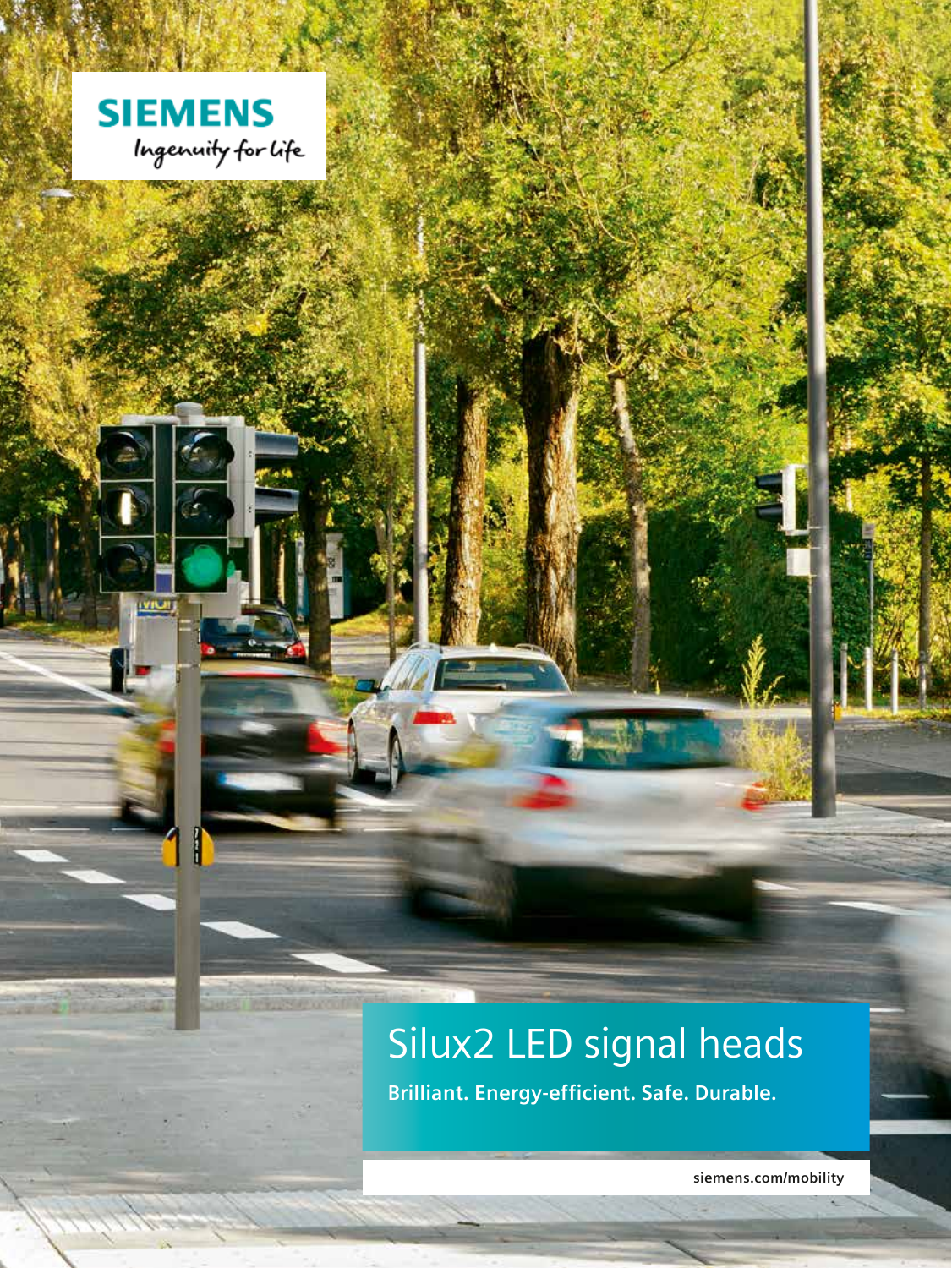### The Silux2 family of signal heads: Latest LED technology, low power consumption and high availability.



The Silux symbol inserts can be fitted in the detachable front lens. They are easy to exchange or rotate right at the roadside.

When our first LED signal heads were launched on the market, municipal authorities were delighted with this opportunity to save up to 90% in electricity costs compared to conventional signal heads. Our latest family of LED signal heads – Silux2 – is now equipped with the second generation of LED light sources, which significantly outperform their predecessors.

#### **Silux2 VLP – 1Watt technology, SIL3-certified**

The innovative Silux2 Very Low Power (VLP) is the world's first signal head to have a power consumption of only 1 to 2 Watts – while offering full and reliable signal monitoring functionality. That's a further reduction by up to 80% over the previous 230-V LED signal head generation. In addition, two integrated microprocessors allow the collection of large volumes of data for data analytics as the basis for new, future functions such as prediction of LED failures. Silux2 VLP is the first ever signal head with certified SIL3 safety level, thanks to the combination of a unique function for optical monitoring of the VLP signal head with traditional electronic monitoring.

#### **Dimmable versions allow additional power savings and prevent glare effects at night**

The Silux2.230LPD and Silux2.230D signal heads can be dimmed for night-time operation. Besides further increasing energy savings, this has an added advantage: The reduced light intensity prevents blooming effects on the symbols as well as glare effects that would affect drivers' vision. The use of dimmable Silux signal head versions requires the controllers to be equipped with specially designed LED dimming modules. The dimmable Silux signal heads are ideal for use all over the world, except where the requirements of the VDE 0832 series apply. All non-dimmable Silux2 versions are TÜV-certified in accordance with the VDE 0832 series of standards.

### **Brilliant optical performance – even at high ambient light levels**

The new Silux2 signal heads boast truly brilliant optical properties. The luminous intensity distribution is even better than with the predecessor models and the signal heads' luminance uniformity has also been further enhanced. This makes the signal head easier to recognize – for more safety at the intersection. Like their predecessors, the new signal heads almost totally eliminate the dangerous phantom light effect and are perfectly perceptible even against the low sun. Virtually all Silux2 signal head versions achieve the highest phantom class rating of 5.

#### **Reliability and durability are key**

The new Siemens family of signal heads is equipped with especially reliable and efficient driver boards. Durable and robust components, exceptionally reliable and stable operation of the LED technology as well as improved heat management ensure high operational availability and an extended service life.

#### **Easy exchange of symbol inserts**

All Silux2 LED signal heads can be equipped with various removable symbol inserts, which are designed as masks that can be easily fitted on the inside of the detachable front lens. Upon request, non-standard symbols are available at short notice. Exchanging or rotating the symbol inserts can be done on site and requires little time, especially as the 300-mm variants are now also available with the integrated door, whose easy-to-open bayonet lock is a real time-saver.

#### **Electronic monitoring function for maximum safety**

Every Silux2 LED light source is equipped with an electronic monitoring circuit designed for optimum interaction with Siemens controller technology. This circuit permanently monitors and checks the power and voltage values of the LEDs. In the event a measured value exceeds or falls below the applicable threshold, the input current is cut immediately to switch off the signal head safely and communicate the malfunction to the controller's monitoring module.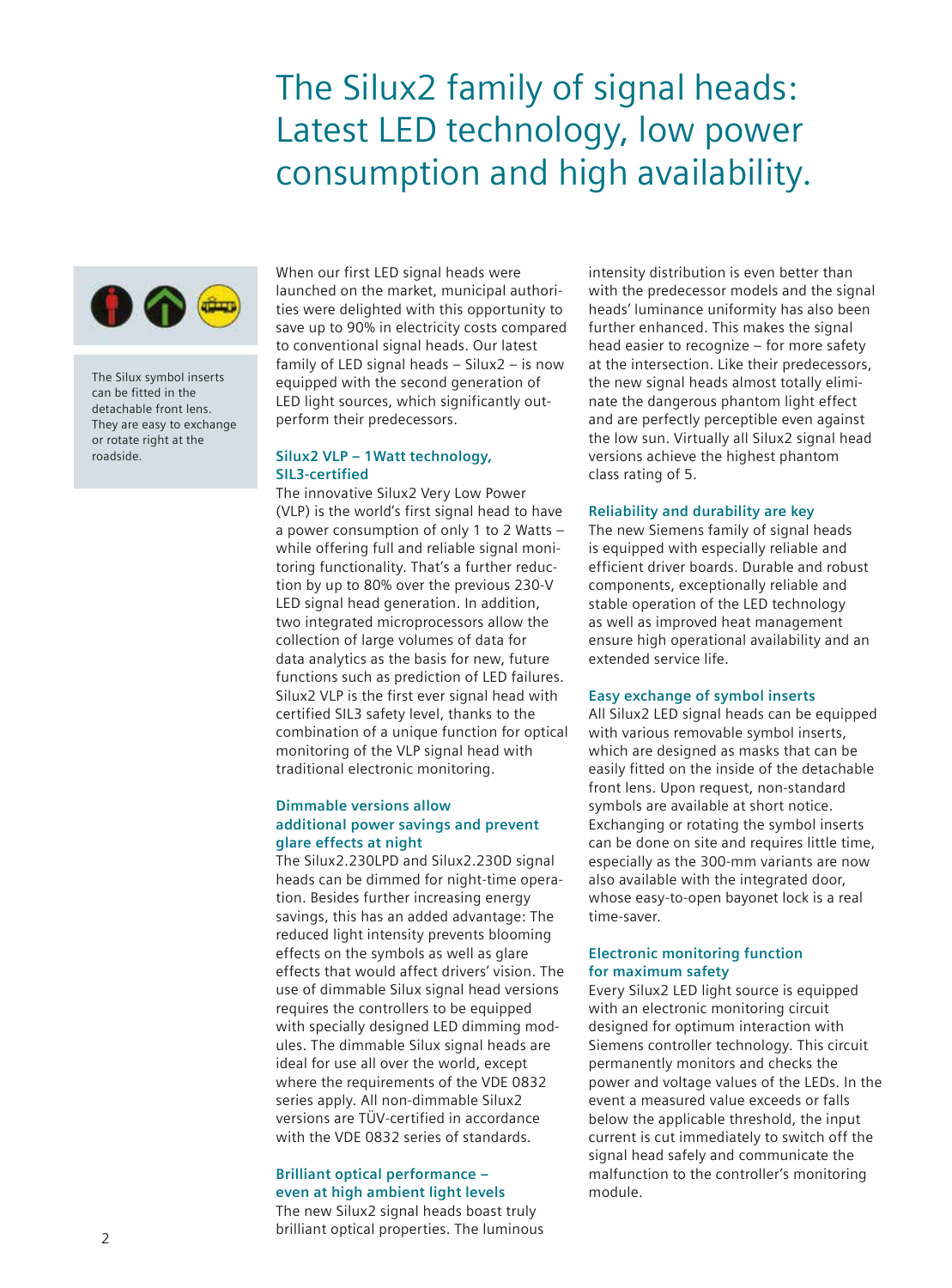### Sitraffic Ecolight signal head housings. Modern design, high safety, impressive life cycle assessment.



The signal heads also score with their slim, elegant design and secure fixation to the pole using very sturdy support mounts. The quick-release latch of the LED signal head and the availability of two different housing sizes provide for maximum flexibility, effortless installation and easy extension.



#### **High-quality housings to match the optical system**

The new Silux2 signal heads are available as retrofit kits or as complete signal heads installed in Ecolight or Classic housings. Sitraffic Ecolight is an especially slim, highly functional and environmentally friendly type of signal head housing. Ecolight housings have been designed specifically to accommodate the innovative LED optical systems used as standard in the new Silux2 signal heads. The affordable Sitraffic Ecolight housings are compatible with all LED signal head inserts from Siemens. What is more, smart details such as the clever door design, large cable feedthroughs and easy-to-fit contrast-color background screens make installation and service fast and cost-efficient.

#### **High compatibility and wide range of uses**

The signal heads are designed for installation in a Siemens housing with a Siemenstype door. Hence they are compatible with all Siemens signal head housings, enabling fast and easy upgrading of existing installations to LED technology. For retrofitting third-party housings, the product range includes an LED signal head unit with OCIT dimensions. Of course, Sitraffic Ecolight housings are also a perfect fit for all other Siemens LED signal head units. This helps keep the number of versions low and simplifies spare parts management.

#### **Certified safety, long service life**

Sitraffic Ecolight housings are especially robust and have been thoroughly tested for their resistance to vibrations and impact. They can even withstand major storms, as proven in wind tunnel tests with wind speeds of up to 200 km/h. The use of especially durable, extensively tested materials and proven design features keep the price of the housings surprisingly low while ensuring a particularly long service life.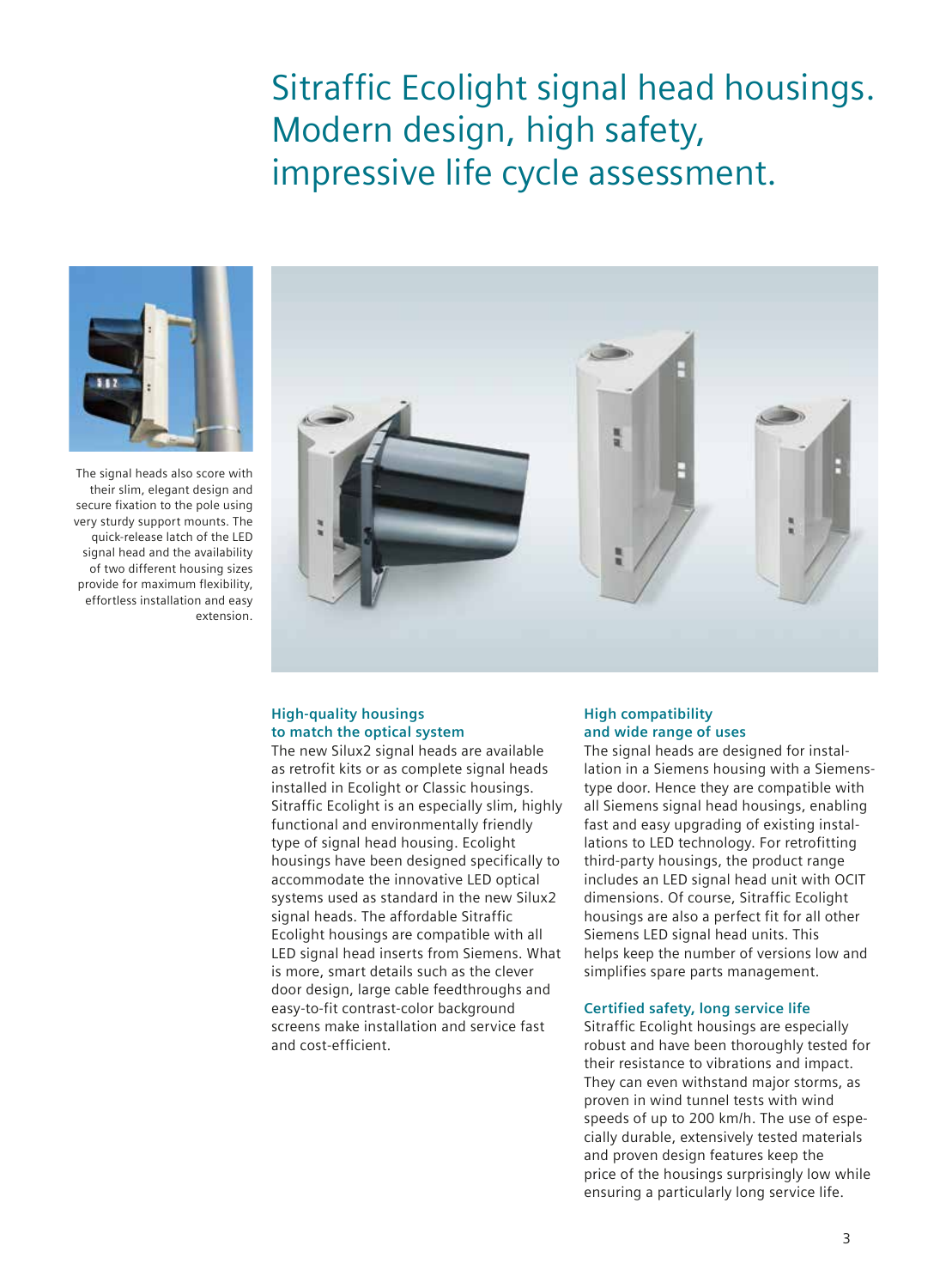### Excellence reflected in every detail. The Silux2 family of signal heads.

| <b>Technical data</b>                             |                       | <b>Silux2.40</b><br>200 mm                                     | 300 mm                                 | Silux2.230LPD<br>200 mm                                                                      | 300 mm                                 |
|---------------------------------------------------|-----------------------|----------------------------------------------------------------|----------------------------------------|----------------------------------------------------------------------------------------------|----------------------------------------|
| Optical properties acc. to DIN EN 12368           |                       |                                                                |                                        |                                                                                              |                                        |
| Light intensity distribution                      |                       | B2/2                                                           | B3/2                                   | B2/2                                                                                         | B3/2                                   |
| Axial luminous intensity - typical value          | red, amber, green     | $>$ 200 cd                                                     | $>400$ cd                              | $>$ 200 cd                                                                                   | $>400$ cd                              |
| Relative intensity in dimmed mode (typical value) |                       |                                                                |                                        | 50 %                                                                                         | 50 %                                   |
| Radiation characteristics                         |                       | ${\sf W}$                                                      | $\mathsf{N}$                           | W                                                                                            | N                                      |
| Uniformity of luminance                           |                       | >1:10                                                          | >1:15                                  | >1:10                                                                                        | >1:15                                  |
| Color coordinates acc. to DIN EN 12368            | red<br>amber<br>green | 613-631 nm<br>585-597 nm<br>489-508 nm                         | 613-631 nm<br>585-597 nm<br>489-508 nm | 613-631 nm<br>585-597 nm<br>489-508 nm                                                       | 613-631 nm<br>585-597 nm<br>489-508 nm |
| Symbol class                                      |                       | S1                                                             | S1                                     | S <sub>1</sub>                                                                               | S1                                     |
| <b>Electrical and mechanical properties</b>       |                       |                                                                |                                        |                                                                                              |                                        |
| Operational voltage                               |                       | 40 V/50 Hz                                                     |                                        | 230 V/50 Hz                                                                                  |                                        |
| Power consumption                                 | red<br>amber<br>green | 7 W<br>7 W<br>7 W                                              |                                        | not dimmed 5 W, dimmed 3.5 W<br>not dimmed 5 W, dimmed 3.5 W<br>not dimmed 5 W, dimmed 3.5 W |                                        |
| Power factor                                      |                       | > 0.9                                                          |                                        | > 0.9                                                                                        |                                        |
| EMC                                               |                       | acc. to EN 50293                                               |                                        | acc. to EN 50293                                                                             |                                        |
| Lenses                                            |                       | lenses                                                         | system-specific colored or neutral     | lenses                                                                                       | system-specific colored or neutral     |
| Standard symbols                                  |                       | symbol masks                                                   |                                        | symbol masks                                                                                 |                                        |
| Protection class of the LED insert                |                       | <b>IP65</b>                                                    |                                        | IP65                                                                                         |                                        |
| Resistance to mechanical impact                   |                       | IR3                                                            |                                        | IR3                                                                                          |                                        |
| Operating temperature                             |                       | $-40$ °C to +60 °C                                             |                                        | $-40$ °C to +60 °C                                                                           |                                        |
| Relative humidity                                 |                       | 20 % to 95 %                                                   |                                        | 20 % to 95 %                                                                                 |                                        |
| Housing colors                                    |                       | black RAL 9005,<br>fir green RAL 6009,<br>pebble grey RAL 7032 |                                        | black RAL 9005,<br>fir green RAL 6009,<br>pebble grey RAL 7032                               |                                        |
| <b>Compatibility with controllers</b>             |                       |                                                                |                                        |                                                                                              |                                        |
|                                                   |                       | Sitraffic C840V/VP, C940V/VP,<br>C940ES, sX-L                  |                                        | Sitraffic sX-H with LED<br>dimming kit                                                       |                                        |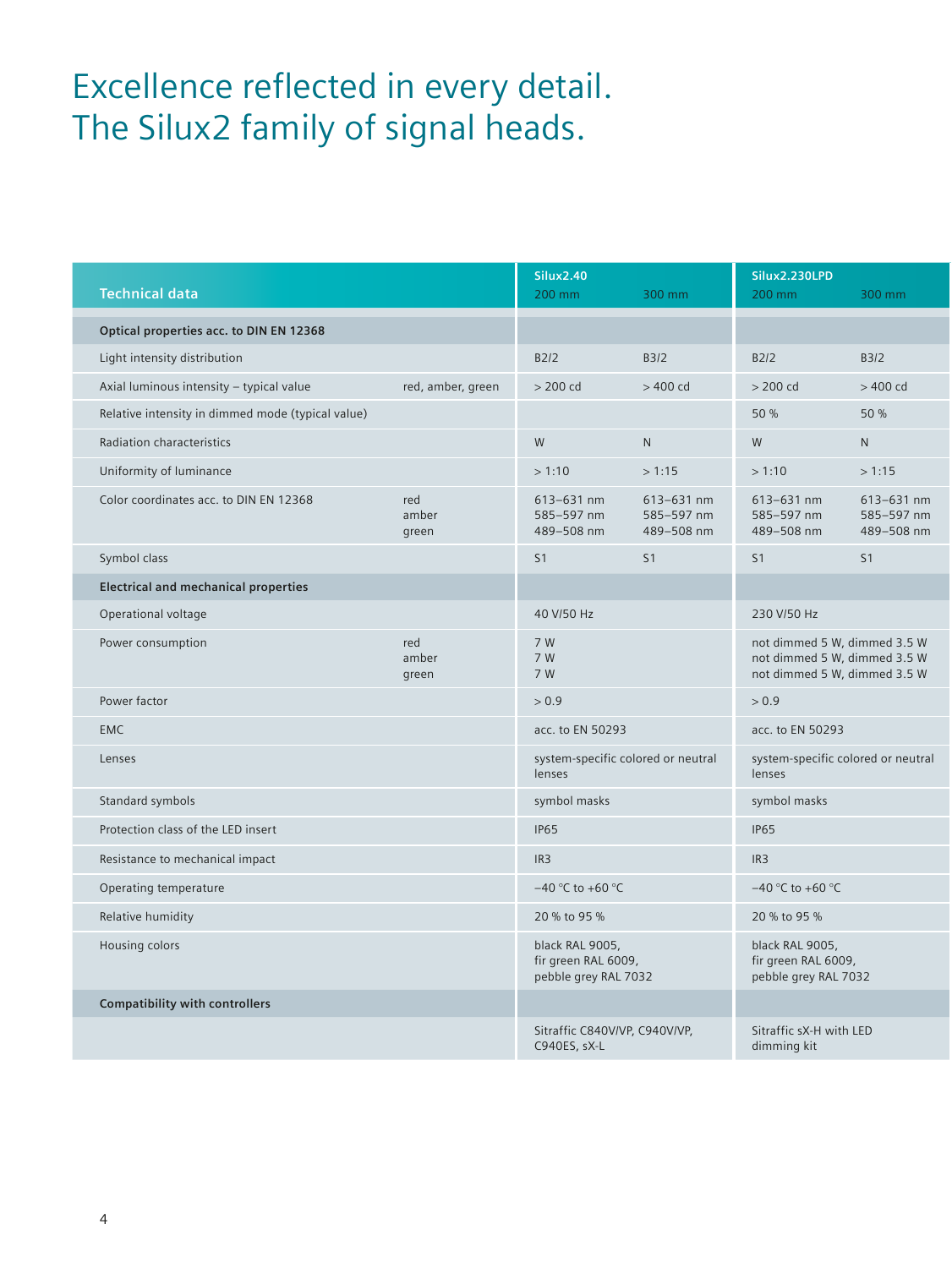| Silux2.230LP<br>200 mm                                         | 300 mm                                 | Silux2.230<br>200 mm                                           | 300 mm                                 | Silux2.230D<br>200 mm                                                                        | 300 mm                                 | Silux2 VLP<br>200 mm                                           | 300 mm                                 |
|----------------------------------------------------------------|----------------------------------------|----------------------------------------------------------------|----------------------------------------|----------------------------------------------------------------------------------------------|----------------------------------------|----------------------------------------------------------------|----------------------------------------|
|                                                                |                                        |                                                                |                                        |                                                                                              |                                        |                                                                |                                        |
| B2/2                                                           | B3/2                                   | B2/2                                                           | B3/2                                   | B2/2                                                                                         | B3/2                                   | B2/2                                                           | B3/2                                   |
| > 200 cd                                                       | $>400\,{\rm cd}$                       | $>200\,{\rm cd}$                                               | $>400\,{\rm cd}$                       | $>$ 200 cd                                                                                   | $>400\,{\rm cd}$                       | $>$ 200 cd                                                     | $>400\,{\rm cd}$                       |
|                                                                |                                        |                                                                |                                        | 50 %                                                                                         | 50 %                                   |                                                                |                                        |
| ${\sf W}$                                                      | N                                      | W                                                              | N                                      | ${\sf W}$                                                                                    | N                                      | ${\sf W}$                                                      | N                                      |
| >1:10                                                          | >1:15                                  | >1:10                                                          | >1:15                                  | >1:10                                                                                        | >1:15                                  | >1:10                                                          | >1:15                                  |
| 613-631 nm<br>585-597 nm<br>489-508 nm                         | 613-631 nm<br>585-597 nm<br>489-508 nm | 613-631 nm<br>585-597 nm<br>489-508 nm                         | 613-631 nm<br>585-597 nm<br>489-508 nm | 613-631 nm<br>585-597 nm<br>489-508 nm                                                       | 613-631 nm<br>585-597 nm<br>489-508 nm | 613-631 nm<br>585-597 nm<br>489-508 nm                         | 613-631 nm<br>585-597 nm<br>489-508 nm |
| S <sub>1</sub>                                                 | S1                                     | S1                                                             | S1                                     | S1                                                                                           | S1                                     | S1                                                             | S1                                     |
|                                                                |                                        |                                                                |                                        |                                                                                              |                                        |                                                                |                                        |
| 230 V/50 Hz                                                    |                                        | 230 V/50 Hz                                                    |                                        | 230 V/50 Hz                                                                                  |                                        | 24 V DC                                                        |                                        |
| 5 W<br>5 W<br>5 W                                              |                                        | 14 W<br>13W<br>13 W                                            |                                        | not dimmed 17 W, dimmed 12 W<br>not dimmed 14 W, dimmed 11 W<br>not dimmed 14 W, dimmed 11 W |                                        | $1 - 2 W$<br>$1 - 2$ W<br>$1-2$ W                              |                                        |
| > 0.9                                                          |                                        | > 0.9                                                          |                                        | > 0.9                                                                                        |                                        | > 0.9                                                          |                                        |
| acc. to EN 50293                                               |                                        | acc. to EN 50293                                               |                                        | acc. to EN 50293                                                                             |                                        | acc. to EN 50293                                               |                                        |
| lenses                                                         | system-specific colored or neutral     | system-specific colored or neutral<br>lenses                   |                                        | system-specific colored or neutral<br>lenses                                                 |                                        | system-specific colored or neutral<br>lenses                   |                                        |
| symbol masks                                                   |                                        | symbol masks                                                   |                                        | symbol masks                                                                                 |                                        | symbol masks                                                   |                                        |
| <b>IP65</b>                                                    |                                        | IP65                                                           |                                        | <b>IP65</b>                                                                                  |                                        | <b>IP65</b>                                                    |                                        |
| IR3                                                            |                                        | IR3                                                            |                                        | IR3                                                                                          |                                        | IR3                                                            |                                        |
| $-40$ °C to +60 °C                                             |                                        | $-40$ °C to +60 °C                                             |                                        | $-40$ °C to +60 °C                                                                           |                                        | $-40$ °C to +60 °C                                             |                                        |
| 20 % to 95 %                                                   |                                        | 20 % to 95 %                                                   |                                        | 20 % to 95 %                                                                                 |                                        | 20 % to 95 %                                                   |                                        |
| black RAL 9005,<br>fir green RAL 6009,<br>pebble grey RAL 7032 |                                        | black RAL 9005,<br>fir green RAL 6009,<br>pebble grey RAL 7032 |                                        | black RAL 9005,<br>fir green RAL 6009,<br>pebble grey RAL 7032                               |                                        | black RAL 9005,<br>fir green RAL 6009,<br>pebble grey RAL 7032 |                                        |
|                                                                |                                        |                                                                |                                        |                                                                                              |                                        |                                                                |                                        |
| Sitraffic sX-H                                                 |                                        | Sitraffic C800V, C900V, sX-H                                   |                                        | Sitraffic C800V, C900V<br>with LED dimming kit                                               |                                        | Sitraffic sX-V, C920ES,<br>SIL3-certified acc. to EN 61508     |                                        |
|                                                                |                                        |                                                                |                                        |                                                                                              |                                        |                                                                |                                        |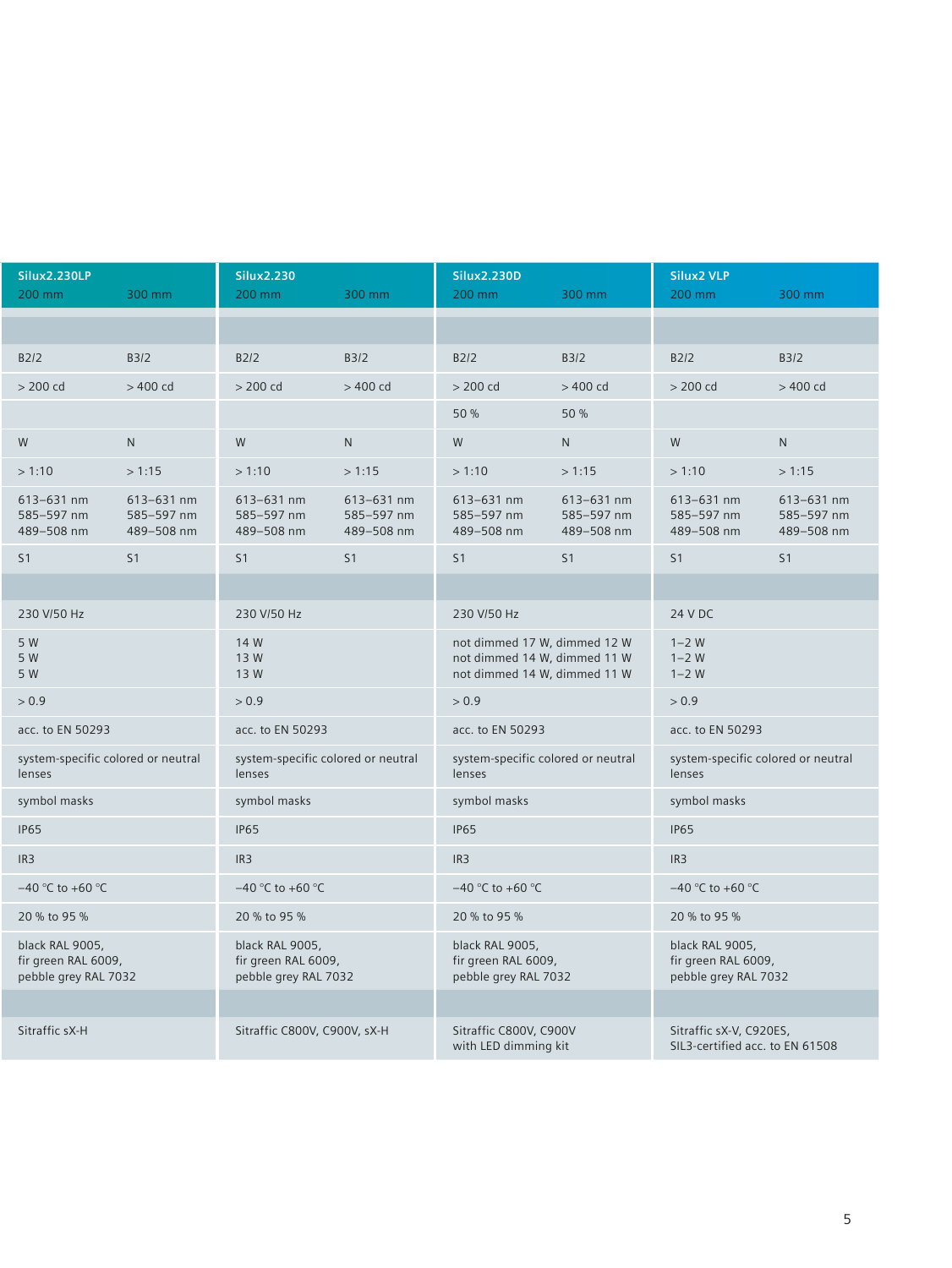## Reduced size – perfect fit. Overview of the small signal heads from Siemens.

| <b>Technical data</b>                             |                       | <b>LED 3K 40V</b><br>100 mm                                    | <b>LED 3K 230V</b><br>100 mm                                   | <b>Silux Mini 24V</b><br>100 mm                                |  |
|---------------------------------------------------|-----------------------|----------------------------------------------------------------|----------------------------------------------------------------|----------------------------------------------------------------|--|
| Optical properties acc. to DIN EN 12368           |                       |                                                                |                                                                |                                                                |  |
| Light intensity distribution                      |                       | $B1/2$ (typ.)                                                  | B1/2 (typ.)                                                    | B1/2 (typ.)                                                    |  |
| Axial luminous intensity -<br>typical value       | red, amber,<br>green  | $> 100$ cd (typ.)                                              | $> 100$ cd (typ.)                                              | $> 100$ cd (typ.)                                              |  |
| Relative intensity in dimmed mode (typical value) |                       | not dimmable                                                   | not dimmable                                                   | not dimmable                                                   |  |
| Radiation characteristics                         |                       | W                                                              | W                                                              | W                                                              |  |
| Color coordinates<br>acc. to DIN EN 12368         | red<br>amber<br>green | $613 - 631$ nm<br>585-597 nm<br>489-508 nm                     | $613 - 631$ nm<br>585-597 nm<br>489-508 nm                     | $613 - 631$ nm<br>585-597 nm<br>489-508 nm                     |  |
| <b>Electrical and mechanical properties</b>       |                       |                                                                |                                                                |                                                                |  |
| Operational voltage                               |                       | 40 V/50 Hz                                                     | 230 V/50 Hz                                                    | 24 V DC                                                        |  |
| Power consumption                                 | red<br>amber<br>green | 7 W (typ.)<br>7 W (typ.)<br>7 W (typ.)                         | 17 W (typ.)<br>7 W (typ.)<br>7 W (typ.)                        | $1 - 2 W$ (typ.)<br>$1 - 2 W$ (typ.)<br>$1 - 2 W$ (typ.)       |  |
| Power factor                                      |                       | > 0.9                                                          | > 0.9                                                          | > 0.9                                                          |  |
| <b>EMC</b>                                        |                       | acc. to EN 50293                                               | acc. to EN 50293                                               | acc. to EN 50293                                               |  |
| Lenses                                            |                       | grey or colored lenses,<br>choice for LED version              | grey or colored lenses,<br>choice for LED version              | grey or colored lenses,<br>choice for LED version              |  |
| Standard symbols                                  |                       | symbol masks                                                   | symbol masks                                                   | symbol masks                                                   |  |
| Protection class of the LED insert                |                       | <b>IP54</b>                                                    | <b>IP54</b>                                                    | <b>IP55</b>                                                    |  |
| Resistance to mechanical impact                   |                       |                                                                |                                                                | IR <sub>3</sub>                                                |  |
| Operating temperature                             |                       | $-40$ °C to +60 °C                                             | $-40$ °C to +60 °C                                             | $-40$ °C to +60 °C                                             |  |
| Relative humidity                                 |                       | 20 % to 95 %                                                   | 20 % to 95 %                                                   | 20 % to 95 %                                                   |  |
| Housing colors                                    |                       | black RAL 9005,<br>fir green RAL 6009,<br>pebble grey RAL 7032 | black RAL 9005,<br>fir green RAL 6009,<br>pebble grey RAL 7032 | black RAL 9005,<br>fir green RAL 6009,<br>pebble grey RAL 7032 |  |
| <b>Compatibility with controllers</b>             |                       |                                                                |                                                                |                                                                |  |
|                                                   |                       | Sitraffic Cx40V,<br>Cx40ES, sX-L                               | Sitraffic Cx00V, sX-H                                          | Sitraffic Cx20ES, sX-V                                         |  |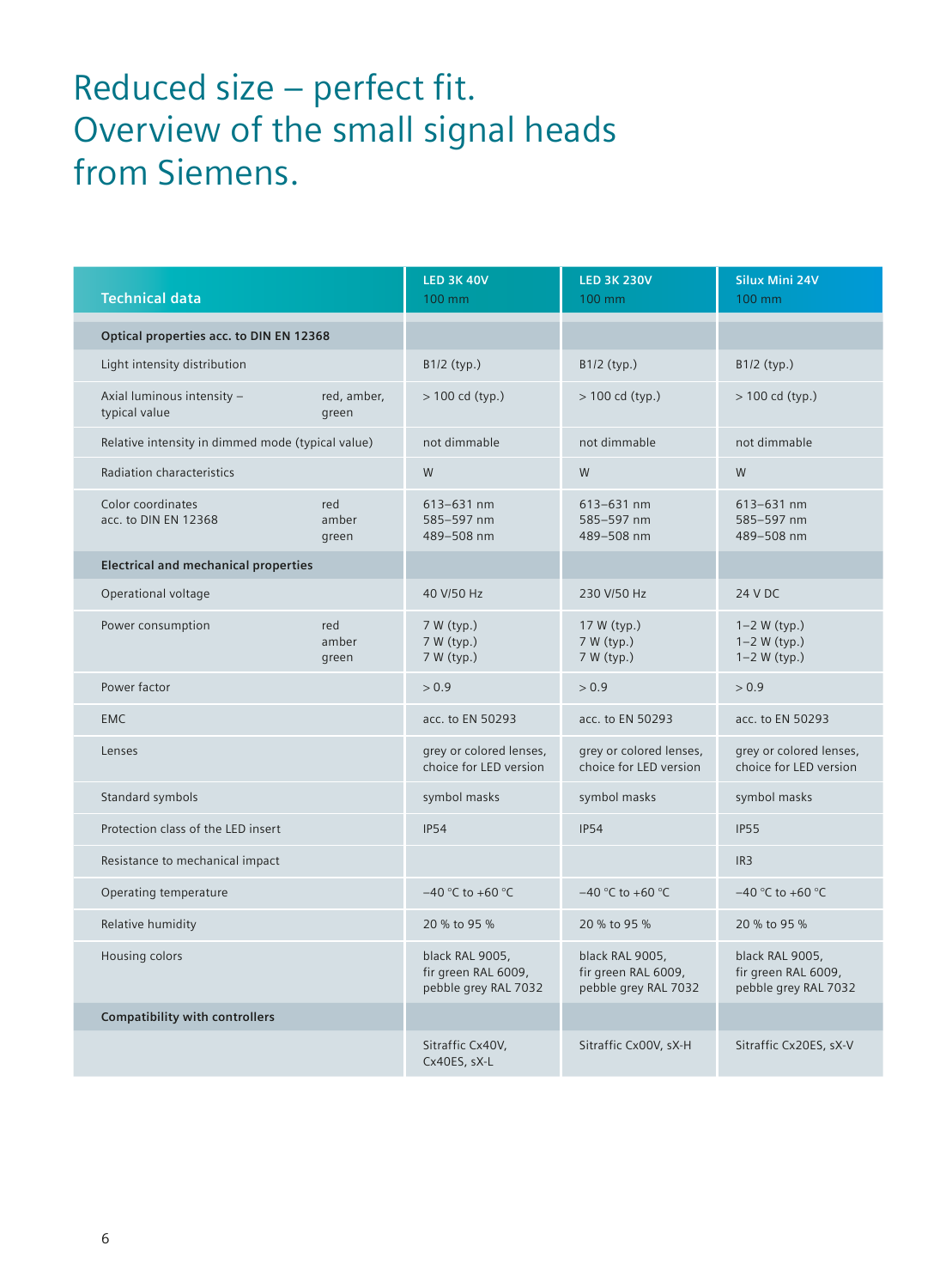

Silux2 signal heads shine with minimum power consumption, brilliant optical characteristics and maximum reliability. Durable and robust components and the exceptionally reliable and stable operation of the LED modules ensure an extended service life and low maintenance costs.



#### **Small device – big safety gain for cyclists. The reduced-size signal heads from Siemens**

Installed as dedicated signal heads for cyclists, reduced-size signal heads from Siemens are an excellent means of enhancing traffic safety at intersections since separate green and red phases provide added safety for cyclists. Small signal heads are also very useful as subsidiary or supplementary signaling devices for special traffic situations.

#### **Perfect compatibility with our Sitraffic family of controllers**

Silux2 LED signal heads are designed for optimum compatibility with the Sitraffic® family of controllers from Siemens. The tables on the insides of these fold-out pages list the controllers that work best with each signal head.